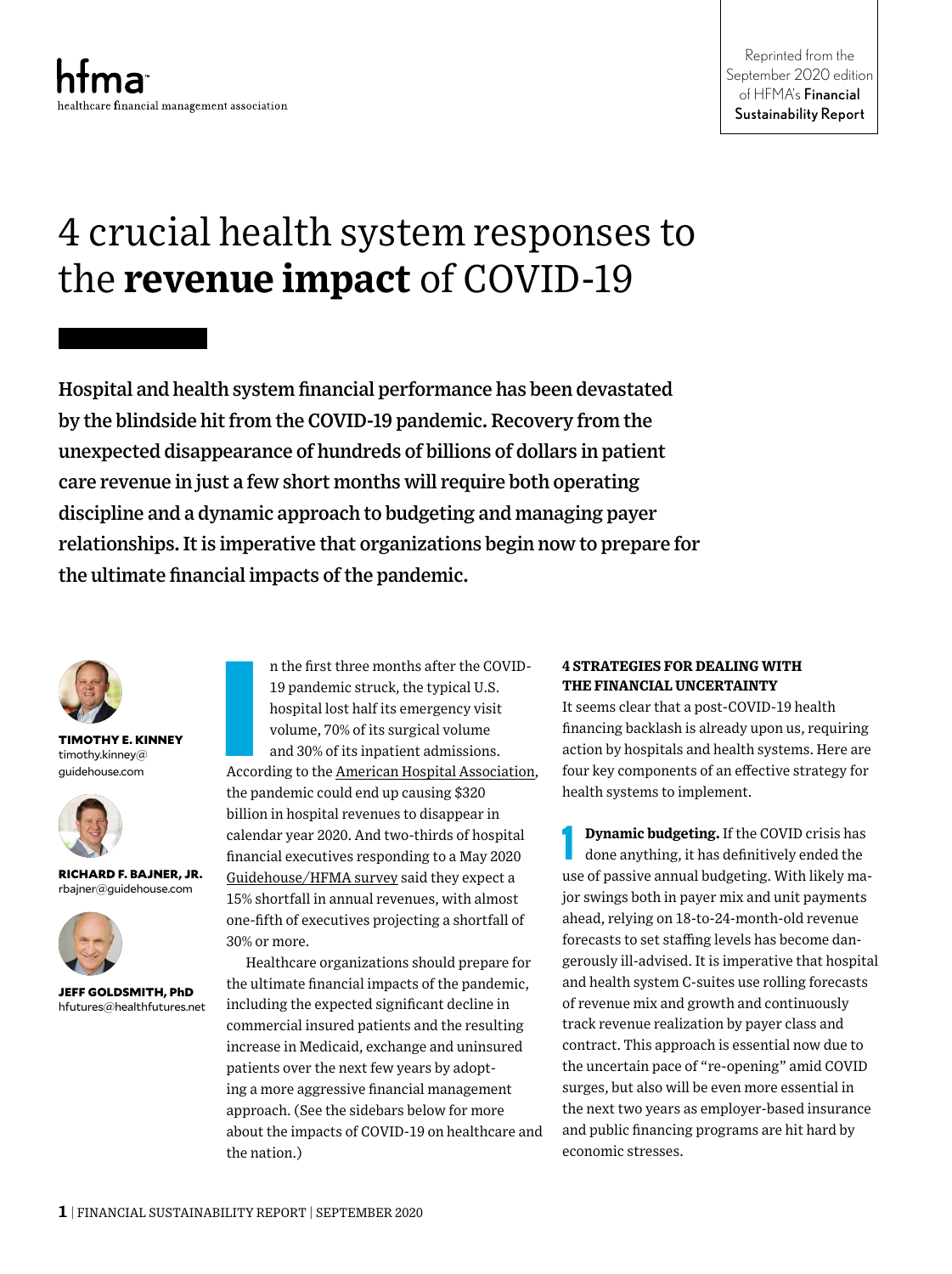**22 Aggressive cost management.** To drive improvement, organizations will need to work aggressively to reduce fixed costs and manage variable costs in real time, based on timely estimates of expected revenue.

Fixed costs, including corporate overhead of all types, vendor contracts and physician services contracts, must be reduced in response to reflect the reality of interrupted service volume and an uncertain recovery.

Variable expenses will need to be adjusted in real time to fit within the envelope of actual realized revenues. These expenses include not only clinical staffing, but also support staffing (housekeeping, food service), supplies and pharmaceuticals. As most CFOs and COOs know, many variable expenses masquerade as fixed costs. As one CFO of an investor-owned facility once told us, "In reality, there is no such thing as a fixed cost." Converting fixed costs to variable as an operating philosophy will be key element in the painful re-adjustment process that will be required in response to the COVID-19 crisis.

**3 A portfolio approach to managing payer contracts/relationships.** Such an approach is essential for protecting revenue. One major unpleasant surprise for hospitals from the value-based contracting that followed Obamacare was a surge in denials, repricing and recategorization of services (e.g., reclassifying acute admissions as observation stays) that followed. Much of this surge was driven by automated prepayment claims reviews performed by artificial intelligence (AI) algorithms that incorporate machine learning. These reviews have profoundly affected not only Medicare Advantage (MA) and Medicaid contracts but also regular commercial contracts, where the involved carriers often are actually different divisions of the same large health plans.

As insurance carriers have experienced sharp reductions in their medical loss ratios (MLRs) as a result of providers' suspension of elective care imposed by COVID-19, denial rates appear to have fallen. When insurer MLRs begin rising

again, either due to a surge of COVID-19 claims or to resumption of elective care, it is realistic to expect another surge of machine-driven denials leading to renewed problems with revenue yield. Contract rates set on the basis of expected collections from patients are likely to be lower than adequate due to reduced patient payment of their share of the cost, resulting from COVID-19 job losses and exhausted family savings.

All these factors underscore the strong need for every hospital and health system to manage its contracts with payers as if they were a portfolio of risk. In this context, risk refers not only to "bonus-related" risk relative to cost and quality metrics, but also the core financial risk of adequate coverage of the hospital's incurred expenses. For MA and managed Medicaid, both of which are likely to grow rapidly, the challenge is not merely to manage the contracts, but also to manage the healthcare delivered to enrollees and to improve their health by better addressing their disease risks. Important steps are to:

- Review the organization's service line $(s)$ and site of services in order to position the organization for sustained profitability. In particular, the line between allowable inpatient and outpatient services seems to be increasingly fluid and laden with cash flow risks.
- Continuously review the outside  $factor(s)$ that introduce risk to clinical volume (competition, disruptors, etc.).

Programmatic changes may be required as the organization moves through these steps to ensure effective use of its beds, technology and clinicians, including consolidating or eliminating duplication, training clinicians on optimal documentation, reducing waste in clinician time and ensuring effective communication with patients and families about their financial responsibilities.

Within this approach, the organization should implement processes within its revenue cycle to:

• Monitor payments for each contract.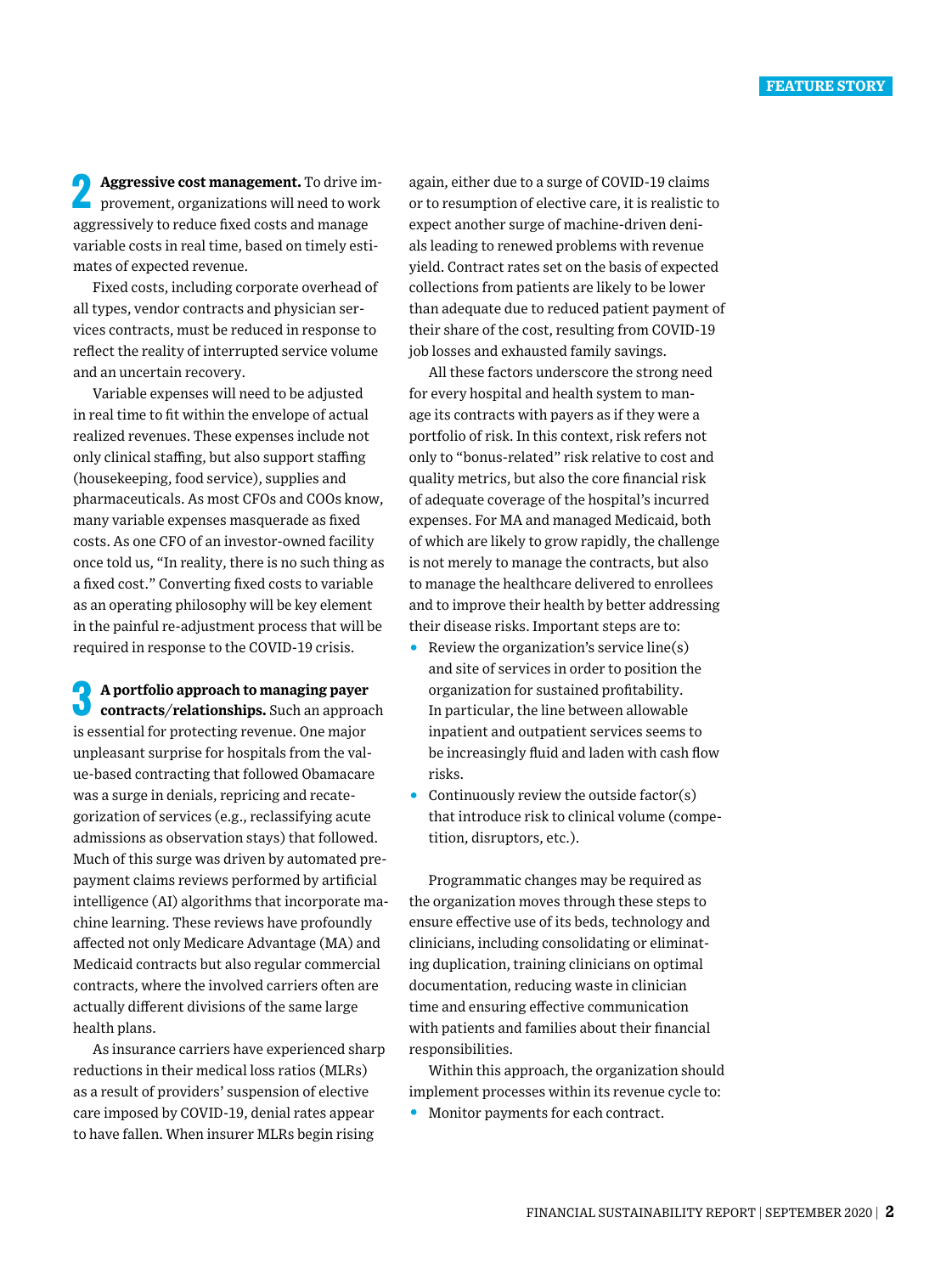## Beware the COVID-19 backlash

COVID-19 has resulted in perhaps \$2 trillion in activity disappearing from a \$21 trillion U.S. economy, more akin to a flash depression than a recession. The U.S. Department of Labor reported on Sept. 17 that, as of the end of August, [more than 27 million people were receiving unemployment.](https://www.dol.gov/ui/data.pdf) And in July, the Urban Institute issued [the following](https://www.rwjf.org/en/library/research/2020/07/changes-in-health-insurance-coverage-due-to-the-covid-19-recession--preliminary-estimates-using-microsimulation.html)  [preliminary estimates](https://www.rwjf.org/en/library/research/2020/07/changes-in-health-insurance-coverage-due-to-the-covid-19-recession--preliminary-estimates-using-microsimulation.html) for the more than 10 million workers who lost healthcare coverage with their jobs:

- Perhaps 30% will become uninsured and be unable to pay for needed care.
- One-third will be eligible for Medicaid
- One-third will be eligible for exchange-based coverage under Obamacare.

The actual uptake rates for Medicaid and exchange enrollment and the extent of growth in uncompensated care will depend on the severity of each state's downturn.

Normally, it takes 18 months from the onset of a recession for hospital industry cash flow to be affected. The amount of structural damage that has occurred in the economy will determine the longer-term impact on the healthcare payment system. Hospitals budgeting for 2021, 2022 and perhaps 2023 will be indirectly but powerfully affected by how many businesses close permanently in the wake of COVID-19 and by how rapidly business returns to severely impacted sectors such as oil and gas, travel and entertainment, restaurants and food service, food processing, retailing and distribution.

For the nine to 24-month window beyond the end of calendar 2020, it is reasonable to expect a significant decline in commercial insured patients and a resulting increase in Medicaid, exchange and uninsured patients. Medicare will continue expanding by about 2.5 million people a year as the younger half of the 76-million-person baby boom enrolls.

Moreover, collection rates from the substantial fraction of remaining commercial patients who have highdeductible plans are likely to deteriorate due to interrupted employment and family cash flow problems. The rise in socalled "self-pay" bad debts played a major role in the 39% drop in operating earnings hospitals [experienced from 2015](https://guidehouse.com/insights/healthcare/2018/health-systems-financial-analysis)  [to 2017](https://guidehouse.com/insights/healthcare/2018/health-systems-financial-analysis) at the height of the economic boom. It is prudent to expect significant deterioration in both insured and uninsured patient self-pay collection rates.

**Impact on Medicaid.** The Medicaid program is likely to pose a special problem. Due to the Obamacare Medicaid Expansion, some states had a third or more of their citizens enrolled in Medicaid at the peak of the boom, and some 72.3 million total were [enrolled at the end of April 2020](https://www.kff.org/health-reform/state-indicator/total-monthly-medicaid-and-chip-enrollment/?currentTimeframe=0&sortModel=%7B%22colId%22:%22Location%22,%22sort%22:%22asc%22%7D). Before the COVID-19 financial crisis is resolved, a few states may end up with 40% or more of their citizens on Medicaid.

Medicaid is the balancing item in state budgets, amounting to more the 20% of general fund spending, on average, second only to education. [Recent estimates](https://www.cbpp.org/research/state-budget-and-tax/states-grappling-with-hit-to-tax-collections) show a shortfall of \$55O billion in state budgets over the next three years. Unless Congress further enhances federal matching for state Medicaid funds, cuts in Medicaid funding are inevitable in 2021 and 2022.

# COVID-19 state budget shortfalls could be largest on record



Total state budget shortfall in each fiscal year, in billions of 2020 dollars

Source: Center on Budget and Policy Priorities (CBPP), Pre-2014; CBPP Survey, 2020.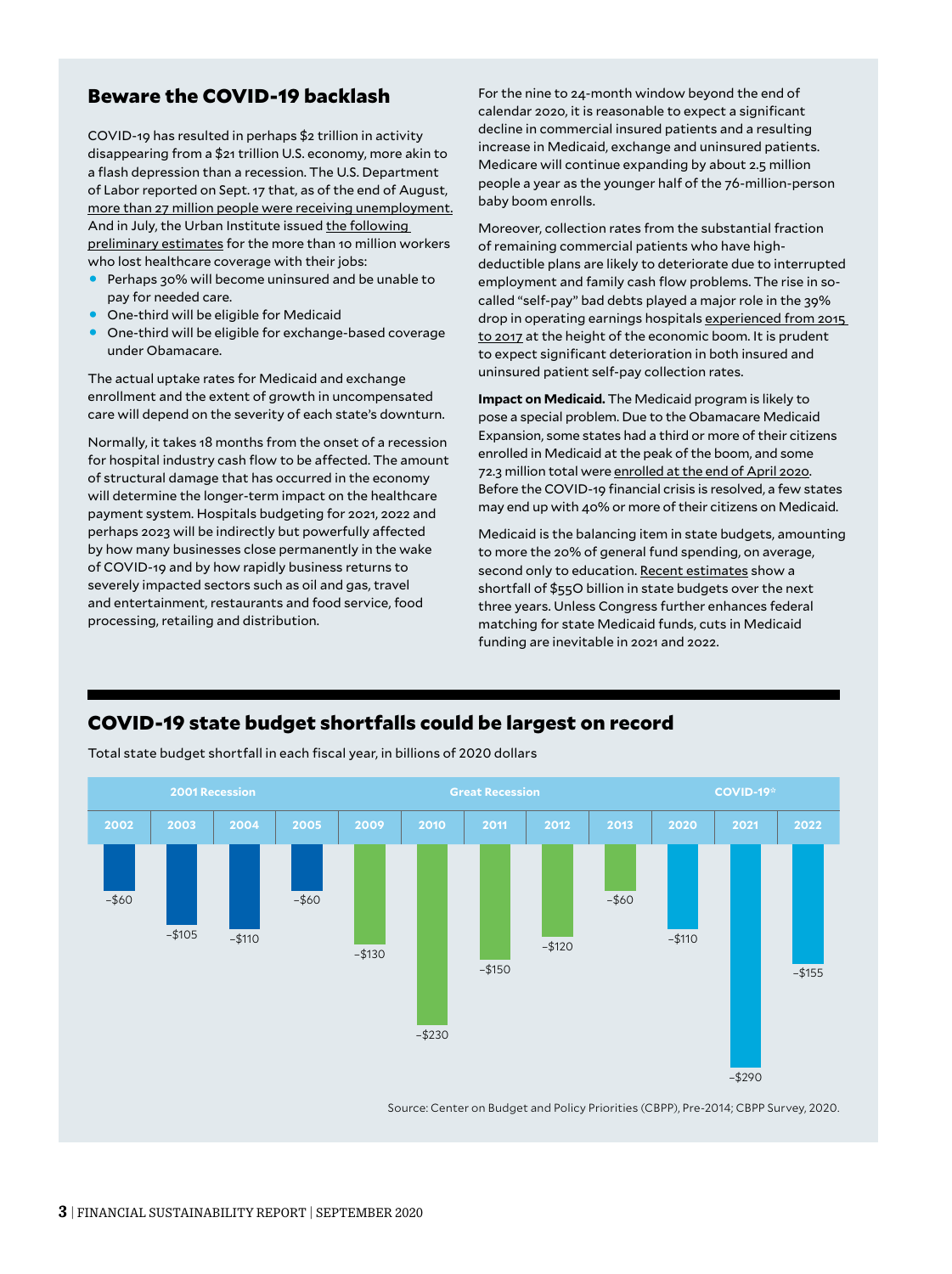## Beyond COVID-19: Preparing for price transparency's impact on payment rates and collections

In addition to responding to the revenue impact of COVID-19, hospitals and health systems must prepare for the new federal price transparency regulations, effective Jan. 1, 2021, which will exert pressure both on consumer payments and on payer negotiations. Public information about disparities in payment rates from payer to payer and facility to facility will massively complicate payer contract negotiations. Providers with high contract rates relative to market will need to justify their rates by promoting the value of the care, medical education and community service those rates help fund.

Other actions hospitals and health systems must undertake to ensure profitability in the wake of transparency include:

- Working with secondary commercial payers to improve inferior rates and terms
- Communicating more effectively with patients in advance about their share of the cost, and ensuring they receive value for what they spend
- Estimating the actual costs of care for patients more accurately and being prepared for consumer pressure to reduce those costs
- Identify the sources of negative variances and trends in same
- Aggressively pursue correction of those variances that are under your or your clinicians' control.
- Optimize use of the EHR to automate as well as possible documentation of clinical conditions required for appropriate payment, and ensure integrity of claims to payers
- Intervene with the involved carrier as needed to ensure that they are complying with the terms and conditions of the contract

For health plans that persistently shortchange the hospital, or for whose covered lives the hospital receives inadequate payment, hospital executives should be prepared to terminate the contracts or dramatically alter contract terms at renewal.

**4 Investment in growth of telehealth and telework.** One pleasant surprise emerging from the COVID-19 crisis has been rapid acceptance and use by consumers of virtual visits with caregivers as a substitute for in-person visits.

According to the Guidehouse/HFMA survey, telehealth volumes will have increased more than 300% in 2020 over 2019 levels. This expansion of volumes will be part of the new normal post-COVID.

Telehealth offers the potential of both enhancing revenue and reducing expenses. Telehealth can be particularly effective for:

- Answering consumer questions about the need for in-person care
- Receiving or adjusting patients' medication requests
- Following up on post-surgical care
- Maintaining and strengthening primary care relationships

It is not unreasonable to expect that onethird to one-half of ambulatory visits could be managed virtually, thereby making it possible to reduce clinic space and staffing expenses.

Another pleasant surprise is how telework arrangements have gained acceptance among the hospital and health system staff. Virtual work arrangements seem likely to grow non-incrementally in the wake of the COVID crisis, with